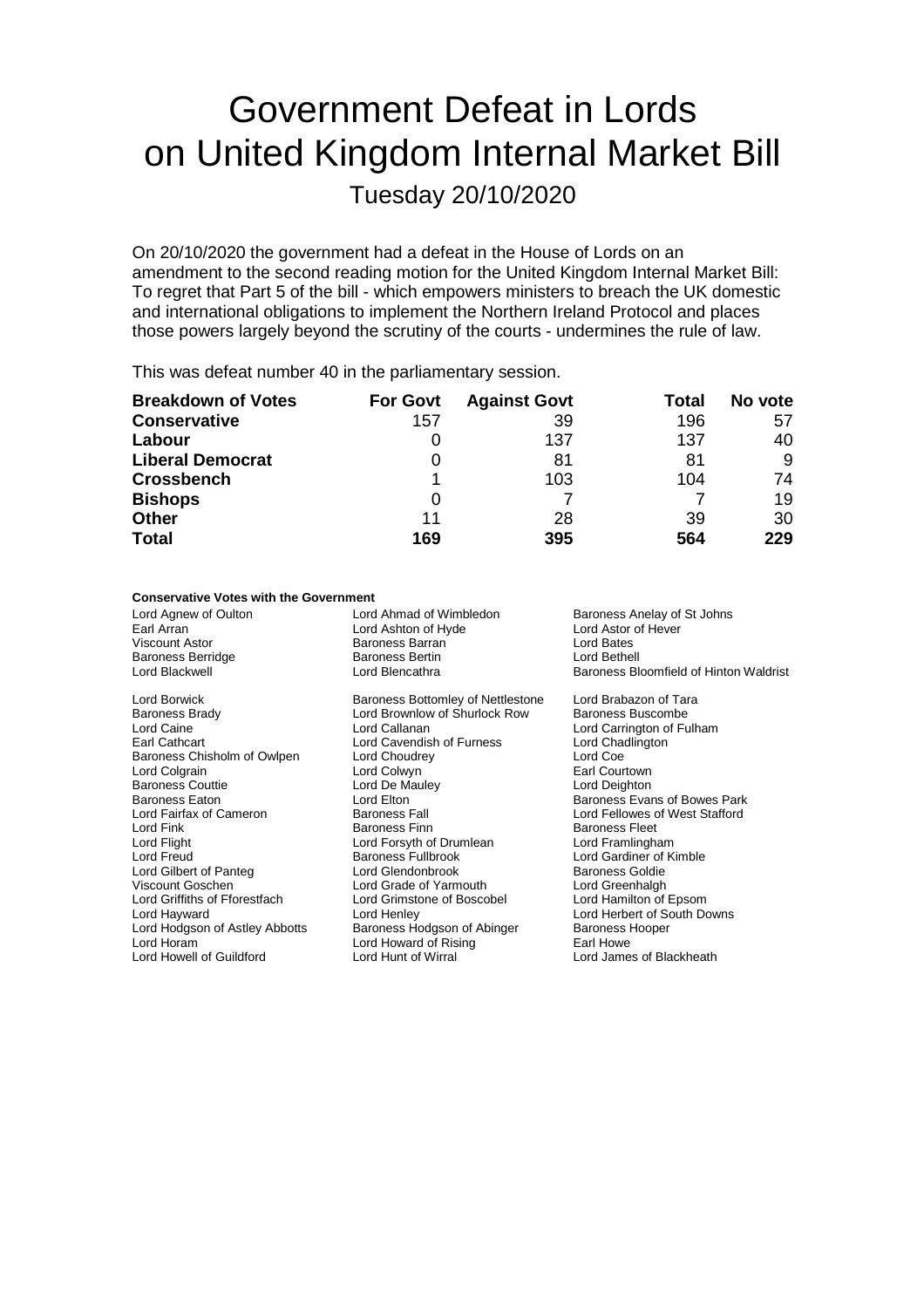Baroness Jenkin of Kennington Lord King of Bridgwater **Lord Kirkham**<br>Lord Lancaster of Kimbolton Lord Lang of Monkton Lord Lanslev Lord Moylan **Lord Naseby**<br> **Baroness Neville-Rolfe Construent Baroness Newlove** Lord Porter of Spalding **Lord Price**<br>
Lord Ranger Lord Reay<br>
Lord Renfrew of Kaimsthorn **Lord Reater Construct** Lord Renfrew of Kaimsthorn Viscount Ridley<br>Baroness Rock Baroness Rock Lord Sheikh **Election State State State Shields**<br>Earl Shrewsbury **Contains Contains Contains Contains Contains Contains Contains Contains Contains Contains Cont** Lord Sterling of Plaistow Lord Vinson<br>
Lord Wharton of Yarm<br>
Lord Whitby Lord Wolfson of Aspley Guise Viscount Younger of Leckie

Lord Lancaster of Kimbolton Lord Lang of Monkton Lord Lansley Lord Leigh of Hurley Lord Lilley Earl Lindsay Lord Lingfield **Earl Liverpool** Earl Liverpool Cord Lucas<br>
Lord Mancroft Lord McInnes of Kilwinning Lord McLoughlin Lord Mancroft **Lord McInnes of Kilwinning Lord McLoughlir**<br>Lord Mendoza **Lord McInness Mever** Baroness Mone Baroness Meyer **Baroness Mone**<br>
Baroness Morris of Bolton<br>
Baroness Morrissev Baroness Morgan of Cotes Baroness Morris of Bolton Baroness I<br>Baroness Morris of Bolton Baroness I ord Nash I ord Nash Lord Patten **Communist Communist Communist Communist Communist Communist Communist Communist Communist Communist Communist Communist Communist Communist Communist Communist Communist Communist Communist Communist Communist** Baroness Pidding Lord Polak Lord Popat Baroness Rock **Exercise Sanderson Conditioners Conditioner** Baroness Sanderson of Welton<br>Lord Sarfraz **Baroness Scott of Bybrook** Baroness Seccombe Lord Sarfraz Baroness Scott of Bybrook Baroness Seccombe Lord Selkirk of Douglas Baroness Shackleton of Belgravia Lord Sharpe of Lord Sharpe of Epsomess Shackleton of Belgravia Lord Shinkwin Lord Smith of Hindhead Baroness Stedman-Scott<br>Baroness Stroud Baroness Sugg Lord Suri Lord Swinfen Lord Taylor of Holbeach Lord Tebbit Lord Trefgarne Communication Corporation Corporation Corporation Corporation Corporation Corporatio<br>
Lord Trenchard Lord True Corporation Corporation Corporation Corporation Corporation Corporation Corporation<br> Lord Trimble Lord True Lord True Corporation Corporation Corporation Corporation Corporation Corporation Corporation Corporation Corporation Corporation Corporation Corporation Corporation Corporation Corporation Corporati Lord Vaizey of Didcot **Baroness Vere of Norbiton** Baroness Verma<br>
Lord Vinson **Baroness Verma**<br>
Lord Wakeham<br>
Lord Wei Lord Whitby **Charlon of Trafford Baroness Williams of Trafford Baroness Williams of Trafford Baroness Williams of Trafford Baroness Williams of Trafford Baroness Williams of Trafford Baroness Williams of Trafford Baroness** 

## **Conservative Votes against the Government**

Lord Barwell<br>
Lord Bridges of Headley<br>
Lord Bridges of Headley<br>
Carl Caithness Lord Clarke of Nottingham Lord Glenarthur Lord Gold<br>Viscount Hailsham Lord Haselburst Lord Keen of Elie Lord Kirkhope of Harrogate<br>Lord Livingston of Parkhead Lord Marlesford Baroness Mobarik

## Baroness Altmann and Communication of Edrom Lord Balfe<br>
Lord Baroness Altmann and Lord Bourne of Aberystwyth Lord Bowness Lord Deben **Exercise Science Exercise Fairhead** Lord Finkelstein<br>Baroness Fookes **Baroness Gardner of Parkes** Lord Garnier Baroness Gardner of Parkes Lord Garnier<br>
Lord Gold Lord Goodlad Viscount Hailsham **Lord Haselhurst** Lord Haselhurst Lord Howard of Lympne<br>
Lord Keen of Elie **Lord Kirkhope of Harrogate** Lord Lamont of Lerwick Lord Norton of Louth **Lord Randall of Uxbridge** Baroness Sater<br>
Lord Tugendhat **Communist Lord Waldegrave of North Hill** Lord Wasserman Lord Waldegrave of North Hill

Baroness Neville-Rolfe **Baroness Newlove** Baroness Nicholson of Winterbourne<br>Baroness Noakes **Baroness Newlove** Baroness Newlowe **Baroness Nicholson of Whitley Bay** Lord Parkinson of Whitley Bay Baroness Redfern<br>Lord Risby

> Earl Caithness<br>
> Lord Cormack Lord Davies of Gower<br>
> Lord Davies of Gower Lord Marlesford **Carlos Communist Control** Baroness McIntosh of Pickering<br>
> Duke of Montrose **Baroness Lord Northbrook**

### **Labour Votes with the Government**

## **Labour Votes against the Government**

Lord Adonis **Communist Communist Communist Communist Communist Communist Communist Communist Communist Communist Communist Communist Communist Communist Communist Communist Communist Communist Communist Communist Communist** Lord Bach Lord Bassam of Brighton Lord Beecham Lord Berkeley **Baroness Billingham** Baroness Blower Baroness Blower Baroness Blower Baroness Blower Baroness Blo<br>
Baroness Blower Baroness Billingham<br>
Lord Blunkett **Baroness Billingham** Lord Blunkett **Lord Boateng** Lord Boateng Lord Bradley Lord Bragg Lord Brooke of Alverthorpe Lord Browne of Ladyton Baroness Bryan of Partick Lord Carter of Coles<br>Viscount Chandos Lord Clark of Windermere Baroness Clark of Kilw Lord Collins of Highbury

Baroness Armstrong of Hill Top **Viscount Chandos Lord Clark of Windermere**<br>
Baroness Clark of Kilwinning<br>
Baroness Crawley<br>
Baroness Crawley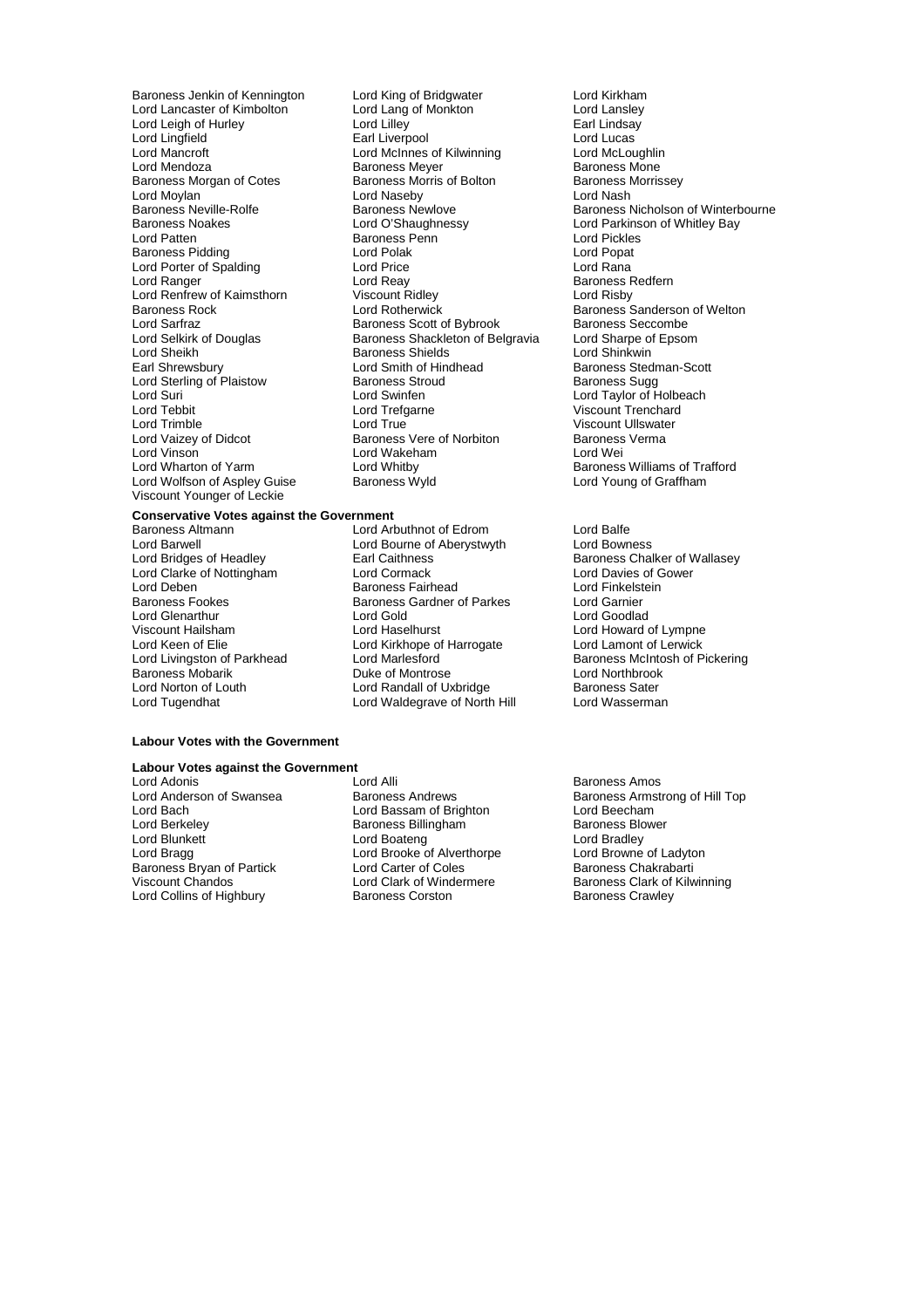Lord Desai  $\overline{\phantom{a}}$  Baroness Donaghy<br>Lord Dubs Baroness Donaghy Lord Dubs Lord Elder Lord Faulkner of Worcester Lord Filkin Lord Foulkes of Cumnock<br>Lord Giddens Lord Glasman Lord Giddens **Lord Glasman** Communications Colding Baroness Golding<br>
Baroness Goudie **Baroness Colding Communications**<br>
Lord Griffiths of Bu Baroness Goudie Lord Grantchester Lord Griffiths of Burry Port Lord Harris of Haringey **Lord Haskel Lord Haskel** Lord Haworth Lord Haworth<br>Baroness Hayman of Ullock Baroness Hayter of Kentish Town Baroness Healy of Primrose Hill Baroness Hayman of Úllock Baroness Hayter of Kentish Town Baroness He<br>Baroness Henig Baroness Hilton of Eggardon Lord Hollick Baroness Henig Baroness Hilton of Eggardon Card Hollick Cord Hollick<br>
Lord Howarth of Newport Lord Hunt of Kings Heath Cord Hutton of Furness Baroness Jay of Paddington Baroness Jay of Paddington Baroness of Baroness of Baroness of White<br>
Lord Judd Lord Kennedy of Southwark Lord Kestenbaum Lord Kennedy of Southwark Lord Knight Cord Knight Cord Lennie Baroness Lawrence of Clarendon Lord Layard<br>
Lord Levy Baroness Liddell of Coatdyke Lord Liddle Lord Lipsey Baroness Lister of Burtersett<br>Baroness Mallalieu **Baroness Cord Mandelson** Baroness Mallalieu **Baroness Mandelson**<br>
Lord Mandelson Baroness Massey of Darwen<br>
Lord Maxton Baroness Massey of Darwen Baroness Massey of Darwen Baroness Massey of Darwen Lord Maxton **Lord McAvoy** Lord McAvoy **Lord McConnell of Glenscorrodale**<br>
Baroness McDonagh **Baroness McIntosh of Hudnall** Lord McKenzie of Luton Lord McNicol of West Kilbride Lord Mendelsohn Lord Mitchell Lord Monks<br>
Baroness Nye **Baroness** Morris of Yardley<br>
Lord Pendry Lord Ponsonby of Shulbrede Baroness Prosser **Exercise Server Lord Puttnam** Baroness Quin<br>
Lord Radice **Baroness Ramsay of Cartvale** Baroness Rebuck Lord Radice **Baroness Ramsay of Cartvale** Baroness Rebuck<br>
Lord Reid of Cardowan **Baroness Rebucks**<br>
Lord Robertson of Port Ellen Lord Rooker Lord Reid of Cardowan Lord Robertson of Port Ellen<br>Lord Rosser Lord Rowlands Lord Sawyer **Baroness Sherlock** Lord Sikka<br>
Viscount Simon Clearences Smith of Gilmorehill Baroness Smith of Basildon Viscount Simon Baroness Smith of Gilmorehill<br>
Lord Snape Lord Soley<br>
Baroness Taylor of Bolton Baroness Thornton Baroness Taylor of Bolton Baroness Thornton Corporation Corporation Corporation Corporation Corporation Lord To<br>Corporation Lord Touhight Lord Touhight Corporation Lord Turnberg Baroness Warwick of Undercliffe Lord Watson of Invergowrie Lord Watts Cord Watts<br>
Lord West of Spithead Baroness Wheeler Baroness Whitaker Lord West of Spithead Baroness Wheeler Baroness Whitaker<br>
Lord Whitty Baroness Wilcox of Newport Lord Wood of Anfield Lord Whitty <br>
Lord Young of Norwood Green 
Baroness Young of Old Scone<br>
Baroness Young of Old Scone Lord Young of Norwood Green

Lord Cunningham of Felling Lord Davidson of Glen Clova Lord Davies of Oldham<br>Lord Desai Cord Daroness Donaghy Baroness Dake Lord Hain **Carlo Communist Communist Communist Communist Communist Communist Communist Communist Communist Communist Communist Communist Communist Communist Communist Communist Communist Communist Communist Communist Commu** Lord Hunt of Kings Heath Lord Hutton **Baroness Jones of Whitchurch Lord Jones** Baroness Liddell of Coatdyke Lord Liddle<br>Baroness Lister of Burtersett Lord MacKenzie of Culkein Baroness McIntosh of Hudnall Lord McKenzie of Hudnall Lord McKenzie of Mitchell Lord Pendry **Baroness Pitkeathley**<br>
Lord Prescott **Baroness Primarolo** Lord Tunnicliffe **Lord Turnbers Lord Turnberg Lord Turnberg**<br>Lord Watson of Invergowrie **Lord Watts** 

Lord Judd<br>
Lord Kestenbaum<br>
Lord Knight of Weymouth Baroness Royall of Blaisdon Lord Stevenson of Balmacara<br>Lord Touhig

#### **Liberal Democrat Votes with the Government**

**Liberal Democrat Votes against the Government** Lord Addington Lord Alderdice Lord Allan of Hallam<br>Baroness Bakewell of Hardington Mandeville Lord Allan Designess Barker Baroness Bakewell of Hardington Mandeville **Baroness Barker Lord Beith** Baroness Barker Lord Beith

Baroness Jolly Lord Jones of Cheltenham<br>
Lord Lee of Trafford Baroness Ludford

Baroness Benjamin Baroness Bonham-Carter of Yarnbury Baroness Bowles of Berkhamsted<br>Lord Bradshaw Baroness Brinton Lord Bruce of Bennachie Lord Bradshaw **Baroness Brinton Community Community** Lord Bruce of Bennachie<br>
Lord Burnett **Lord Campbell** of Pittenweem Lord Chidgey Lord Campbell of Pittenweem Lord Chidgey<br>
Lord Cotter Baroness Doocey Lord Clement-Jones Lord Cotter Baroness Doocey Baroness Featherstone Lord Foster of Bath Lord Fox Baroness Garden of Frognal Lord German Communication Carl Glasgow<br>
Lord Goddard of Stockport Lord Greaves Creates Baroness Grender Lord Goddard of Stockport Lord Greaves Crematic Baroness Grender<br>Baroness Hamwee Baroness Harris of Richmond Baroness Humphreys Baroness Hamwee Baroness Harris of Richmond Baroness Humphreys Baroness Hammend Baroness Humphreys Baroness Humphreys Baroness Humphreys Baroness Humphreys Baroness Humphreys Baroness Janke Lord Hussain **Example 3 Example 3 Example 3 Example 3 Example 3 Example 3 Example 3 Example 3 Example 3 Example<br>Baroness Jolly Baroness Kramer** Lord Lee of Trafford **Baroness Ludford** Lord Marks of Henley-on-Thames<br>
Lord McNally **Communist Communist Communist Communist Communist Communist Communist Communist Communist Communis** Baroness Miller of Chilthorne Domer Lord Newby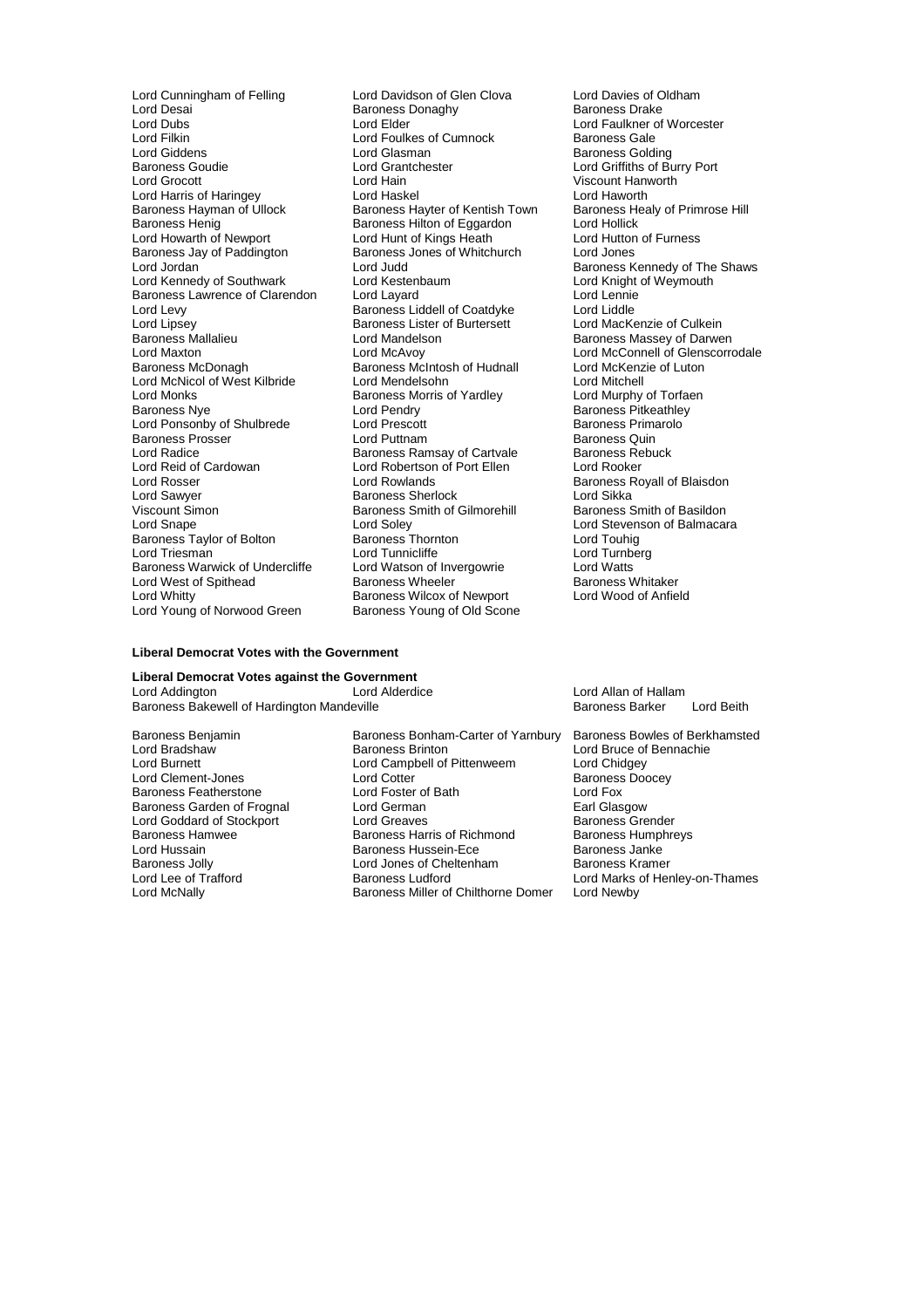Baroness Northover Lord Oates Lord Paddick Lord Palmer of Childs Hill Baroness Parminter Baroness Pinnock Baroness Pinnock Baroness Pinnock Baroness Pinnock Baroness Pinnock Baroness Randerson Lord Razzall Lord Purvis of Tweed<br>
Lord Redesdale<br>
Lord Rennard Baroness Scott of Needham Market Lord Scriven<br>Baroness Sheehan Lord Shipley Baroness Sheehan **Example 2** Lord Shipley **Baroness Smith of Newnham**<br>
Lord Steehen Lord Stoneham of Droxford Lord Storey<br>
Lord Storey Lord Stephen Lord Stoneham of Droxford<br>
Lord Strasburger Lord Stunell Lord Strasburger Lord Stunell Baroness Suttie Lord Taylor of Goss Moor Lord Teverson<br>
Lord Thomas of Gresford Baroness Thomas of Winchester Viscount Thurso Lord Tope Lord Tyler Baroness Tyler of Enfield Lord Verjee **Lord Wallace of Saltaire** Lord Wallace of Tankerness<br>
Baroness Walmslev **Lord Willis of Knaresborough** Lord Wrigglesworth

Lord Rennard Lord Roberts of Llandudno<br>
Lord Scriven Lord Sharkey Baroness Thomas of Winchester Lord Willis of Knaresborough

#### **Crossbench Votes with the Government** Lord Kilclooney

## **Crossbench Votes against the Government**

Lord Anderson of Ipswich Lord Berkeley of Knighton<br>Lord Bichard Lord Birt Lord Bichard **Communist Communist Communist Communist Communist Communist Communist Communist Communist Communist Communist Communist Communist Communist Communist Communist Communist Communist Communist Communist Communis** Baroness Brown of Cambridge Baroness Bull Lord Butler of Brockwe<br>Baroness Butler-Sloss Butler Lord Cameron of Dillington Lord Carlile of Berriew Lord Carrington Baroness Clark of Calton **Viscount Colville of Culross** Earl Cork and Orrery<br>Baroness Coussins **Earl Core Core Core Core Core Core Core** Core Corpusell Baroness Coussins **Example 2** Lord Craig of Radley **Lord Cromment Communist Conduct Cromment** Lord Eames<br>Baroness Deech **Baroness D'Souza** Lord Eames Baroness Deech **Baroness D'Allemannes D'Allemannes D'Allemannes**<br>
Lord Evans of Weardale **Baroness Exploress Explores Contracts**<br>
Lord Evans of Weardale **Baroness Finlay of Llandaff** Lord Freyberg Lord Evans of Weardale **Baroness Finlay of Llandaff** Lord Erevberg<br>Lord Grabiner **Baroness Greengross** Lord Greenway Lord Grabiner<br>
Baroness Grey-Thompson<br>
Lord Hannay of Chiswick Lord Hennessy of Nympsfield Lord Janvrin Lord Jay of Ewelme Lord Judge Baroness Kidron Lord Krebs Lord Krebs Lord Laming<br>Baroness Lane-Fox of Soho Lord Levene of Portsoken Lord Lisvane Baroness Lane-Fox of Soho Lord Levene Lord Leven<br>
Lord Low of Dalston Lord Leven Baroness Masham of Ilton Lord Mawson Communiculary Baroness Meacher<br>
Baroness Morgan of Drefelin Lord Mountevans Communiculary Baroness Murphy Baroness Morgan of Drefelin Lord Mountevans Communiculary Baroness Murphysics Murphysics Murphysics Communiculary<br>Baroness Neuberger Lord Neuberger of Abbotsbury Corporal Lord O'Donnell Baroness Neuberger **Lord Neuberger of Abbotsbury** Lord O'Donnell<br>
Baroness O'Loan **Baroness O'Neill of Bengarve** Lord O'Neill of Gatley Baroness O'Loan Baroness O'Loan Baroness O'Loan Baroness O'Neill of Bengarve<br>
Lord Pannick Lord O'Neill of Bengarve Lord Pannick Lord Patel Lord Powell of Bayswater Baroness Prashar **Example 2** Lord Ramsbotham **Lord Ravensdale Ravensdale Cord Ravenschale A**<br>
Lord Rees of Ludlow **Lord Richards of Herstmonceux** Lord Ricketts Lord Rees of Ludlow Lord Richards of Herstmonceux Lord Ricketts Lord Singh of Wimbledon **Duke of Somerset** Lord St John Lord St John of Somerset Lord St John Cord St John Cord St John Cord St John Cord St John Cord St John Duke of Somers Stern Cord St John Lord St John Cord St John Cor Lord Stern of Brentford<br>
Lord Thomas of Cwmgiedd<br>
Lord Thurlow Lord Thomas of Cwmpiedd<br>
Lord Thomas of Cwmgiedd Lord Thurlow Lord Tavistock Lord Trevethin and Oaksey<br>
Lord Vaux of Harrowden Baroness Watkins of Tavistock Viscount Waverley Lord Vaux of Harrowden **Baroness Watkins of Tavistock** Viscount Waverley<br>
Duke of Wellington **Baroness Watkins of Tavistock** Viscount Waverley<br>
Duke of Wellington **Dinton** Lord Woolf

Lord Aberdare Lord Adebowale Lord Alton of Liverpool **Baroness Lord Cameron of Dillington Lord Carlile of Lord Carlile of Berries Lord Carlile of Berries Baroness Grey-Grey-Thompson Lord Harries of Pentregarth Lord Harries of Pentregarth Lord Harries of Pentregarth** Lord Kerr of Kinlochard<br>
Lord Krebs<br>
Lord Laming Lord Russell of Liverpool<br>
Duke of Somerset<br>
Lord St John of Bletso Lord Wilson of Tillyorn

Baroness Boycott **Commission Control Brown of Eaton-under-Heywood**<br>Baroness Bull Cord Butler of Brockwell Baroness Hollins **Exercise Search Constructs Lord Hope of Craighead** Baroness Hunt of Bethnal Green<br>Lord Janvrin Lord Jay of Ewelme Lord Judge Lord Judge Lord Low of Dalston Earl Lytton Lord Macpherson of Earl's Court Baroness Manningham-Buller

**Bishop Votes with the Government**